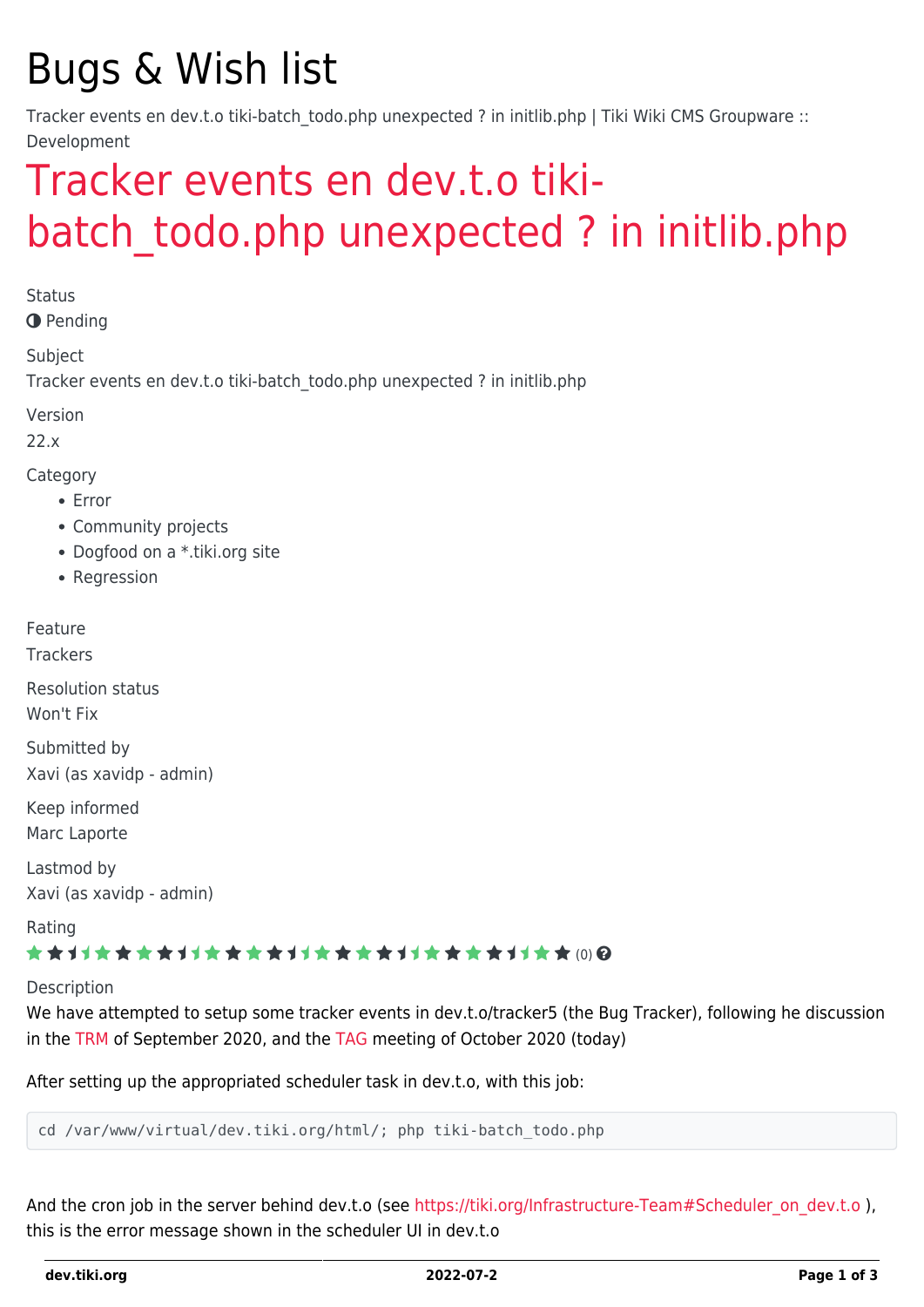([https://dev.tiki.org/tiki-admin\\_schedulers.php?scheduler=1#contenttabs\\_admin\\_schedulers-3](https://dev.tiki.org/tiki-admin_schedulers.php?scheduler=1#contenttabs_admin_schedulers-3) ):

```
PHP Parse error: syntax error, unexpected '?' in /path/dev.tiki.org/html/lib/init/initlib.php
 on line 77
Workaround
Use php 7+ on the command line (see my Null Coalescing Operator comment below )
Importance
5
Easy to solve?
5
Priority
25
Demonstrate Bug (Tiki 19+)
Please demonstrate your bug on show2.tikiwiki.org
Create show2.tikiwiki.org instance
Ticket ID
7580
Created
Sunday 18 October, 2020 18:49:13 GMT-0000
by Xavi (as xavidp - admin)
LastModif
Wednesday 28 October, 2020 17:22:18 GMT-0000
```
### Comments



#### [Marc Laporte](https://dev.tiki.org/user11197) 19 Oct 20 00:21 GMT-0000

I hope it gets done via PluginListExecute which offers more flexibility and is well tested.



### [Jonny Bradley](https://dev.tiki.org/user8515) 28 Oct 20 17:21 GMT-0000

I just tried this on my local 22.x and got no output at all - aha, checking on line 77 of initlib.php i see a fancy new ?? operator which i think is php7.4 only, so i suspect the php that was running in the cron job was an old one, try replacing it with  $\sqrt{php7.4}$  maybe?

(actually its a [Null Coalescing Operator](https://www.php.net/manual/en/language.operators.comparison.php#language.operators.comparison.coalesce) and is available in php 7.0+ only)